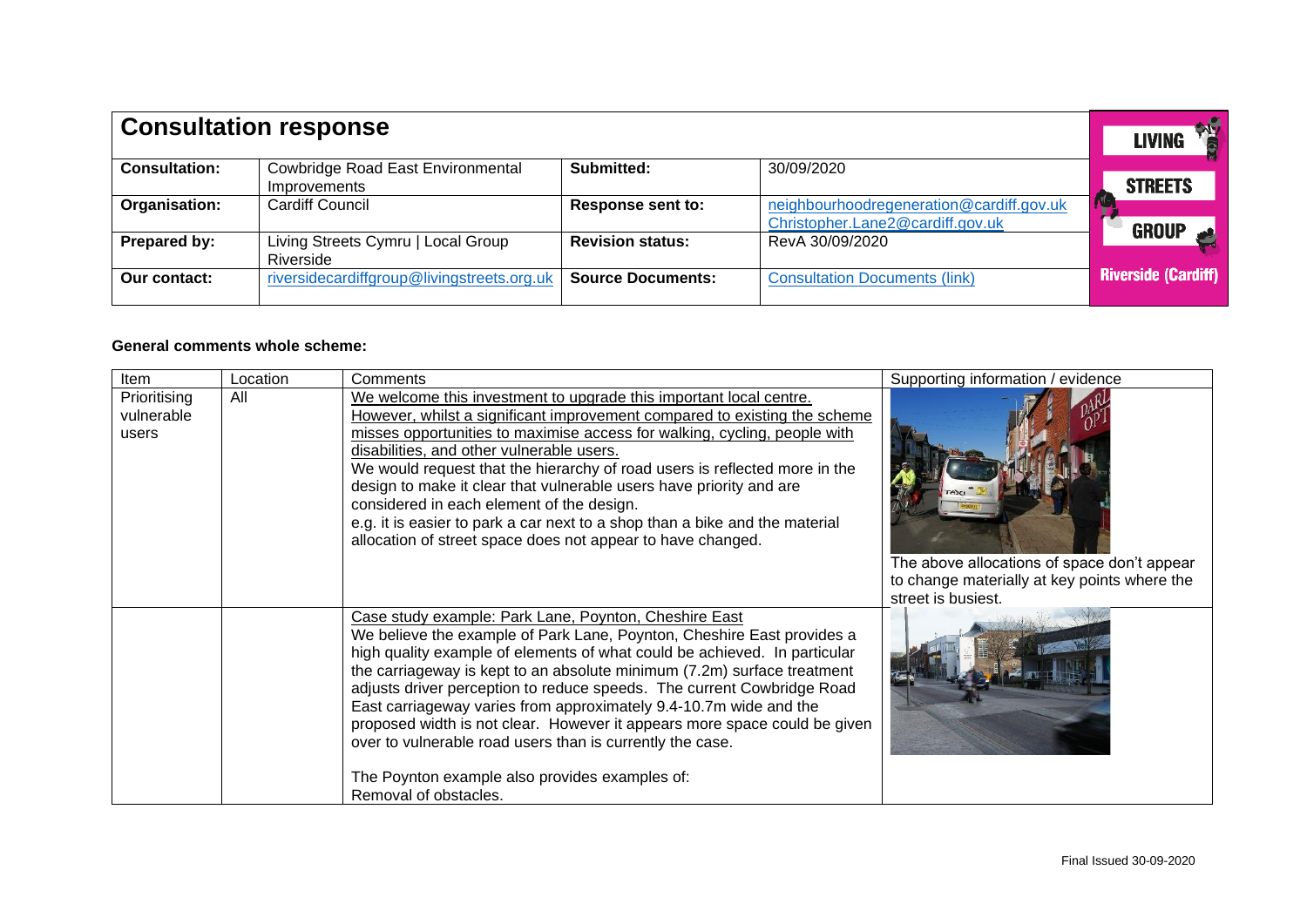

|                                              |               | Careful integration of new facilities.<br>Cycle parking.<br>Litter bins.<br>Places to sit.<br>Existing heritage features.                                                                                                                                                                                                                                                                                                                                                                                                                           |                                                                                                                                       |
|----------------------------------------------|---------------|-----------------------------------------------------------------------------------------------------------------------------------------------------------------------------------------------------------------------------------------------------------------------------------------------------------------------------------------------------------------------------------------------------------------------------------------------------------------------------------------------------------------------------------------------------|---------------------------------------------------------------------------------------------------------------------------------------|
| Wider &<br>future<br>integration             | All           | Query wider integration with rest of Cowbridge Road East.<br>The street as an important active travel route, school walking & cycling<br>routes, and wider strategies in future. It is not clear what these might be but<br>for example what provision is there for a future potential segregated cycle<br>lane?                                                                                                                                                                                                                                    |                                                                                                                                       |
| <b>Street trees</b>                          | All           | Two street trees are proposed: we would request more.<br>Two street trees will provide very limited shaded cover to the street<br>therefore making minimal contribution to reducing urban heat island effect;<br>diverting rainfall from public sewers, and CO2 absorption.<br>Spacing street trees over a street can encourage people to walk more and<br>improve health<br>Consider in addition to low level planting as these provide shade and<br>provide a material contribution to air quality beyond that provided by low<br>level planting. | Reduce impact of Urban Heat Island effect.<br>(Sarkar et al., 2015)                                                                   |
| Green & blue<br>infrastructure<br>incl. SUDS | All           | Rain gardens: we strongly welcome the inclusion of rain gardens and<br>request these are maximised as far as possible.<br>Many private properties discharge surface water into the street.<br>Considering future increases in rainfall intensity that will happen this will<br>help make the scheme more resilient in future.                                                                                                                                                                                                                       | SUDS requirements.<br>Diverting rainfall from sewers.<br>Future increase in rainfall intensity from MET<br>office & IPCC projections. |
| Permeable<br>paving &<br>tarmac              | All           | We would welcome provision where infiltration can be achieved of<br>permeable paving and tarmac surfaces linked where applicable to SUDS<br>provision.                                                                                                                                                                                                                                                                                                                                                                                              |                                                                                                                                       |
| Sitting places                               | All           | We would request inclusion of places to sit along walking routes. These will<br>support people of limited mobility to better access the facilities of the street.                                                                                                                                                                                                                                                                                                                                                                                   |                                                                                                                                       |
| Microclimate                                 | South of Road | The main pavement extension is on the South of the Street but the North<br>gets more sunlight.<br>This means the main additional pedestrian space is on the south, therefore<br>shaded particularly in Autumn and Winter. A much more pleasant                                                                                                                                                                                                                                                                                                      |                                                                                                                                       |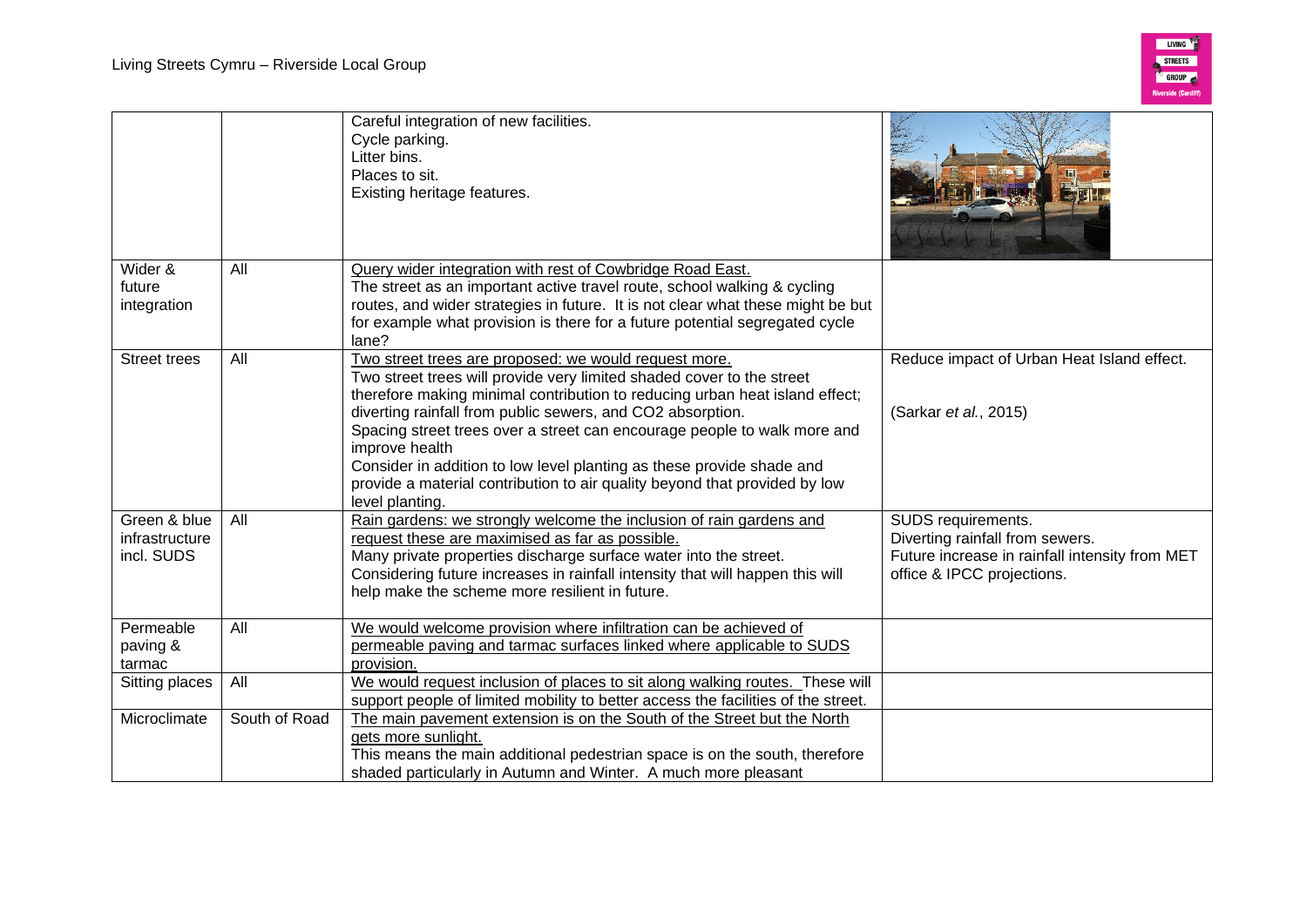

| environment would be created with the pavement extension on the North (or                                |  |
|----------------------------------------------------------------------------------------------------------|--|
|                                                                                                          |  |
| both!) side with the potential for street life such as cafes.                                            |  |
| We welcome green planting: and request that where provided this utilises<br>Planting                     |  |
| native especially Welsh species; is resilient to both drought and heavy rain;                            |  |
| and encourages pollinators.                                                                              |  |
| Low cost idea: opportunity for community planting & maintenance.                                         |  |
| Integrated Cycling Network Map:<br>Cycle lanes                                                           |  |
| Cowbridge Road East is identified as an important cycling route yet this                                 |  |
| scheme makes little provision for cycle traffic including tricycles, cargo                               |  |
| bikes, and cycles adjusted for those with mobility impairments.                                          |  |
| We request review of whether a segregated cycle lane can be provided and                                 |  |
| if not if provision for a future segregated cycle lane can be allowed for in the                         |  |
| design. This could also play a role in linking up local routes to school                                 |  |
| routes.                                                                                                  |  |
| Cycle<br>It is closer to park to most shops by car than by bicycle, this should not be                   |  |
| the case. There are only 3 cycle stands indicated.<br>storage                                            |  |
| Cycle parking should be: sited as close as possible to the final destination<br>(Welsh Government, 2014) |  |
| or main access of buildings.                                                                             |  |
| Numbers of cycle parking facilities should meet those in the Welsh                                       |  |
| Government design guidance, (e.g. 1 short stay per 100msq for small                                      |  |
| shops) it is not clear this is currently achieved.                                                       |  |
| Stands should be provided at convenient positions along the street near the                              |  |
| shops people may want to access.                                                                         |  |
| Sufficient space should be allowed for cargo and mobility bicycle parking.                               |  |
| Bus stops do not seem to be optimally distributed and the current design<br>Public                       |  |
| brings bus passengers into conflict with cycle traffic.<br>transport                                     |  |
| This is a very important issue: where possible space needs to be made to                                 |  |
| keep pedestrians and cyclists separate. We would encourage a review with                                 |  |
| Cardiff Bus of the current bus stop locations. These are not located                                     |  |
| optimally, particularly for users of limited mobility. Proposals at the Beda                             |  |
| Road bus stop bring bus users into conflict with cyclists (see below also).                              |  |
| Nextbike: we would welcome identification of a suitable location for future<br><b>Bike Hire</b>          |  |
| Nextbike station near the shopping area.                                                                 |  |
| Side Roads<br>We would welcome a review of parking restrictions down side roads to                       |  |
| avoid nuisance / spill over parking from<br>- Parking                                                    |  |
| Parking areas on Cowbridge Road East should be limited to short stay and<br>On street                    |  |
| access bays only to encourage use of car parks for longer stay.<br>parking                               |  |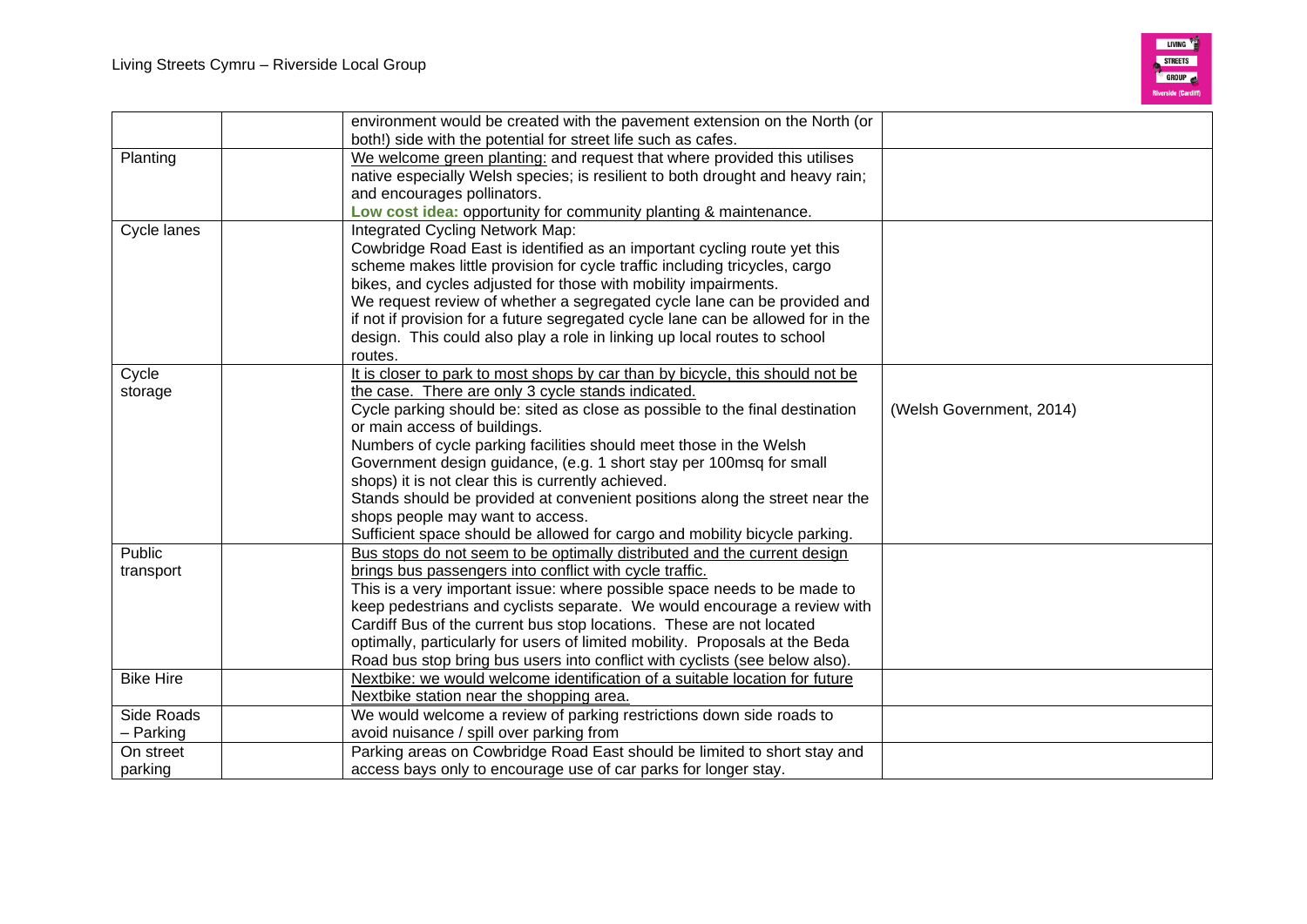

| Side Roads<br>– Access           |              | We would welcome consideration of all side roads access to be reviewed<br>for suitability to conversion to access for walking and cycling only (filtered<br>permeability). This could contribute to creation of Low Traffic<br>Neighbourhoods to the residential areas to the south and north of<br>Cowbridge Road East.                                                      | Living Streets - link                     |
|----------------------------------|--------------|-------------------------------------------------------------------------------------------------------------------------------------------------------------------------------------------------------------------------------------------------------------------------------------------------------------------------------------------------------------------------------|-------------------------------------------|
| Road width                       | Whole length | We question if the road carriageway the minimum required to allow two<br>buses to pass and query if this cannot be reduced further to provide<br>additional pavement space and possibly a cycle lane.                                                                                                                                                                         |                                           |
| <b>Premises</b><br>access levels | Whole length | We request the detailed design considers levels carefully to provide level<br>access to as many premises as possible whilst minimising unavoidable<br>steep sections of pavement and steep cross falls.                                                                                                                                                                       |                                           |
| <b>Driver</b><br>environment     | Whole length | 20mph: this is now the speed limit on Cowbridge Road East which is great<br>but the environment does not encourage / adjust driver perception to go at<br>20mph. The design should consider measures to keep speeds low such as:<br>physical features, street dimensions including width, reduced forward<br>visibility, visual narrowing (within the limits of bus traffic). | Manual for Streets 2 (Young et al., 2010) |
| Small urban<br>spaces            | Various      | We have noted several opportunities for small / micro urban spaces that<br>appear good places to consider a number of features including: cycle<br>stands including for mobility cycles; a bench or sitting place for users with<br>mobility impairments; spill out activities such as from community & retail<br>uses.                                                       |                                           |

# **Specific comments: working clockwise from South East**

| Item     | ∟ocation | Comments                                                                 | Supporting information<br>∟/ evidence |
|----------|----------|--------------------------------------------------------------------------|---------------------------------------|
| Entrance | East end | We would welcome signage or road surface treatment to highlight vehicles |                                       |
| signage  |          | are entering an area where people walking have priority.                 |                                       |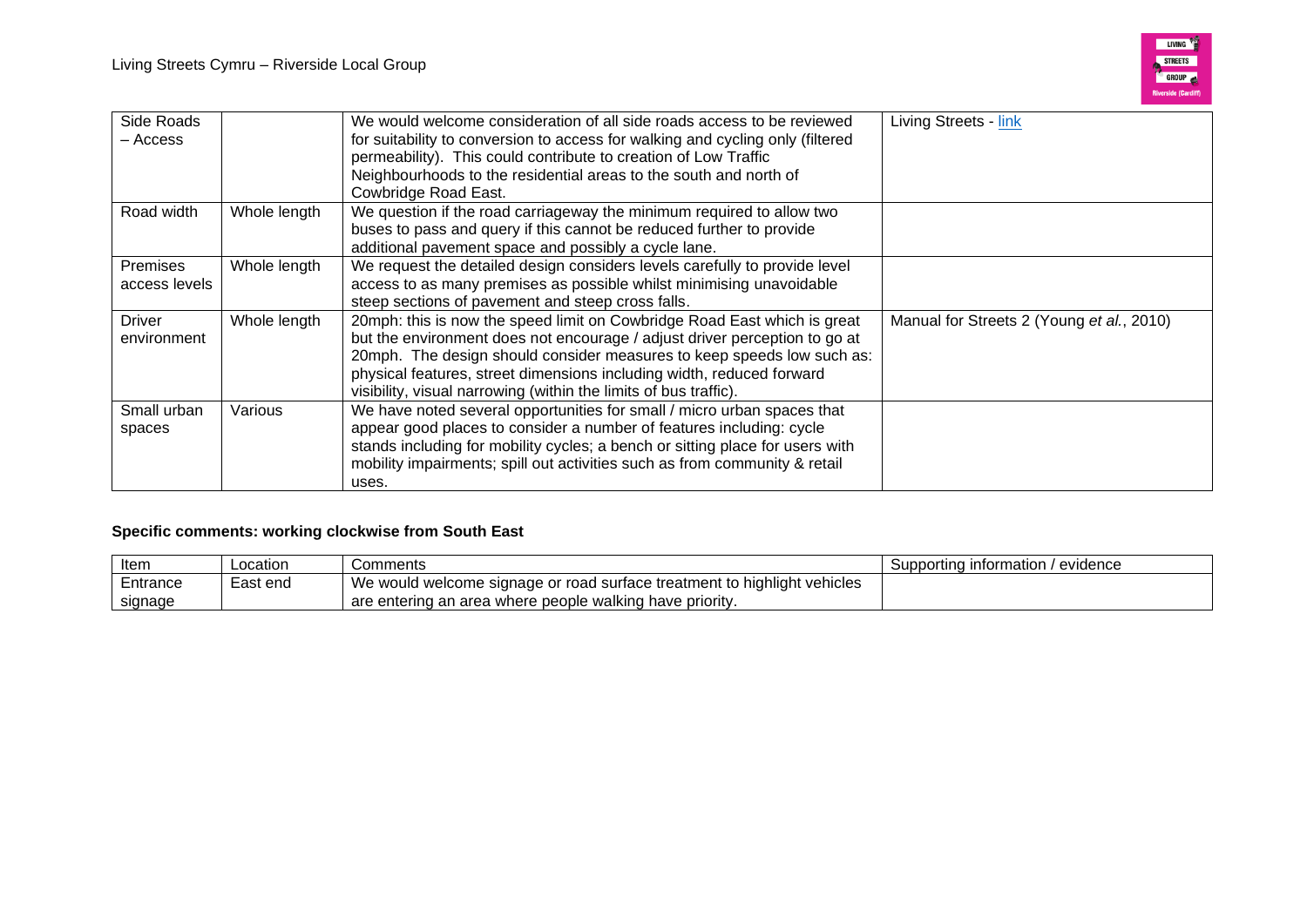

| Enclosed<br>space                              | <b>Liberal Club</b>                   | The proposed rain garden may create a quite enclosed / shaded space with<br>high wall of liberal club adjacent. Consider in relation to lighting and not<br>creating a dark alley like space.                                                                                                              |  |
|------------------------------------------------|---------------------------------------|------------------------------------------------------------------------------------------------------------------------------------------------------------------------------------------------------------------------------------------------------------------------------------------------------------|--|
| Dead space                                     | <b>Kwik Fit</b>                       | This space in front of Kwik Fit seems like it needs a purpose otherwise it will<br>become a potential space for litter tipping.                                                                                                                                                                            |  |
| Pedestrian<br>Access to<br>Alexandria<br>House | Alexandria<br>house front<br>entrance | We request the council engage with the property occupier to open up this<br>pedestrian access and cycle storage area. It is poorly kept currently and<br>detracts from the street scene. Opening it up would enliven the street and<br>encourage more foot traffic along the street by building occupiers. |  |
| Recess /<br>Rubbish                            | The Deli / Co-<br>op                  | The recess here should be closed off or treated differently to prevent it<br>continuing as a place for rubbish tipping.                                                                                                                                                                                    |  |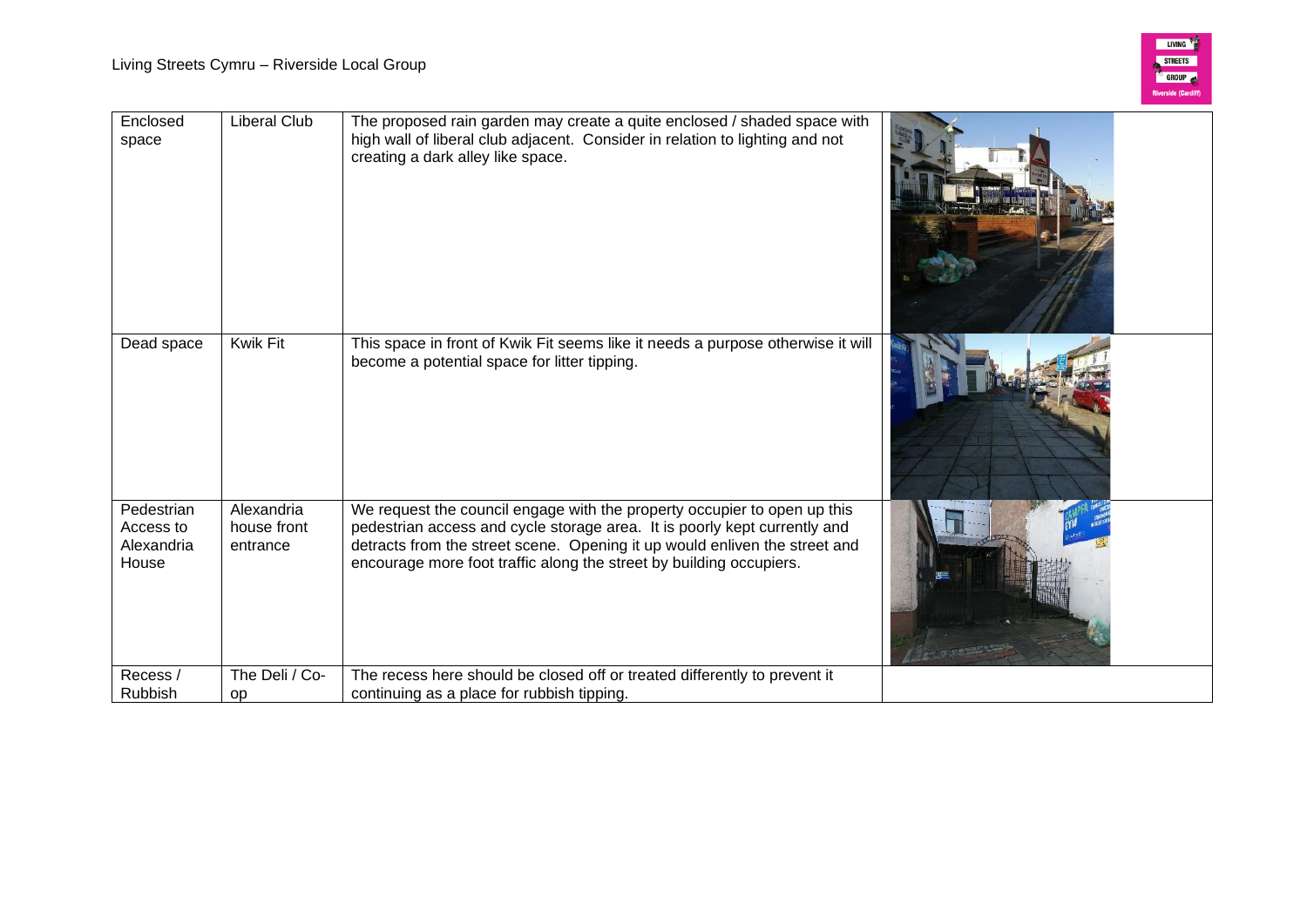

| Pedestrian<br>Crossing  | Outside co-op             | The location of the crossing between two access points to co-op does not<br>seem optimal. The orientation of the eastern access of the co-op cutting<br>diagonally across the public footpath takes up a lot of space.<br>We request consideration of closing this access completely or restricting to<br>co-op deliveries only not customers. |  |
|-------------------------|---------------------------|------------------------------------------------------------------------------------------------------------------------------------------------------------------------------------------------------------------------------------------------------------------------------------------------------------------------------------------------|--|
| Cycle stand<br>location | Outside co-op             | This seems a good location for additional cycle parking and is central to the<br>run of shops and close to a crossing point.                                                                                                                                                                                                                   |  |
| Small public<br>space   | Outside<br>Uniting Church | It is odd that Kwick Fit is afforded new paving on what appears private land<br>but church is not. This could be a high quality small public space. We<br>would welcome engagement with the property owner over this space.                                                                                                                    |  |
| Filtered                | Theobald<br>Road          | We request this road is considered for closure to vehicular traffic whilst                                                                                                                                                                                                                                                                     |  |
| permeability            |                           | allowing walking and cycling access.                                                                                                                                                                                                                                                                                                           |  |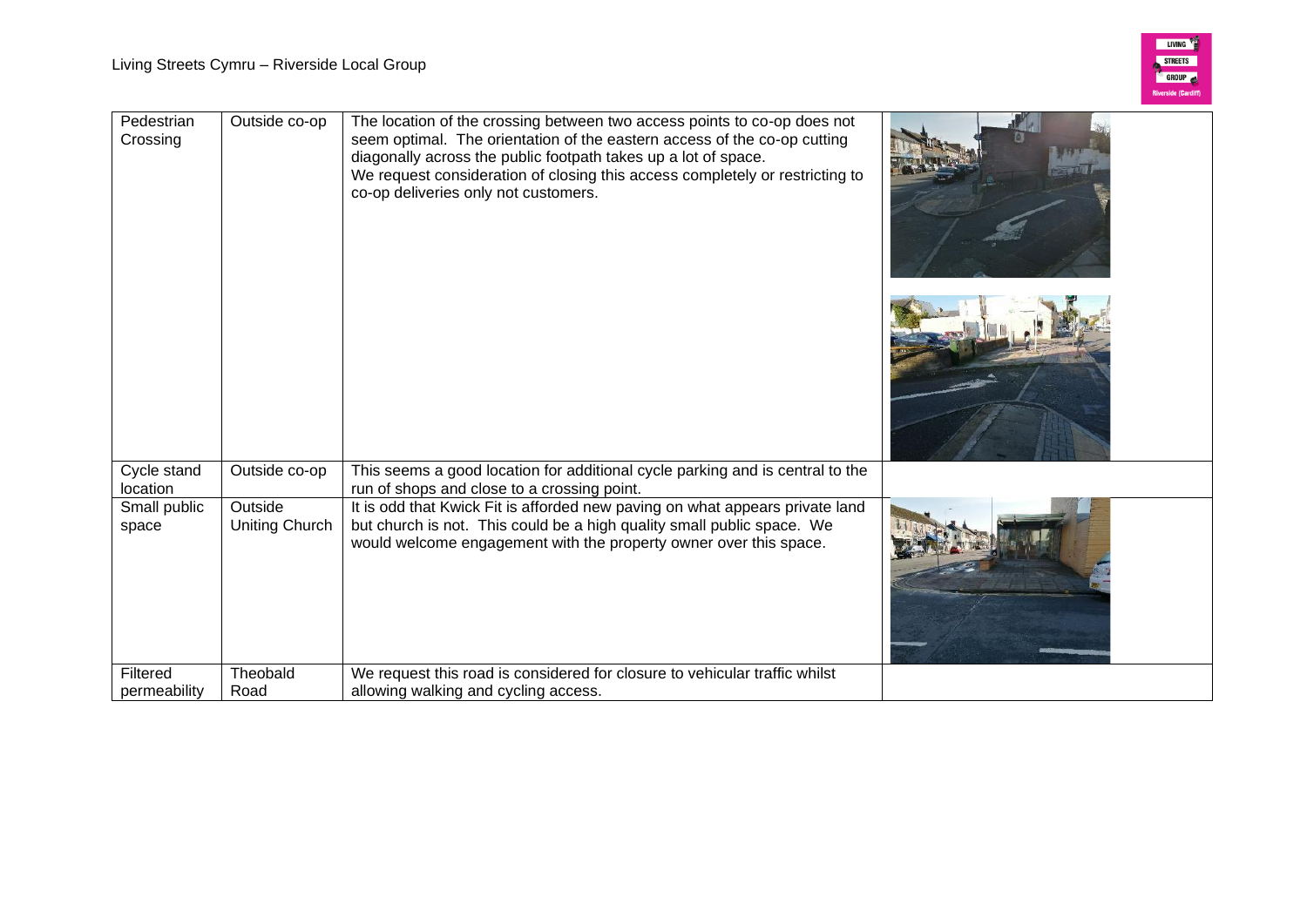

| Bus stop /<br>cycle pass<br>through | <b>Beda Road</b>              | We believe this proposal needs reconsidered to separate bus users from<br>cycle traffic better. It bus passengers are trapped in between two lanes of<br>cycle traffic which we believe is an inevitable safety risk for both groups of<br>users.<br>Also the proposed cycle dropped kerb conflicts with existing bus stop high<br>kerbs. |  |
|-------------------------------------|-------------------------------|-------------------------------------------------------------------------------------------------------------------------------------------------------------------------------------------------------------------------------------------------------------------------------------------------------------------------------------------|--|
|                                     |                               | As above the location of this stop is not convenient for users particularly<br>considering the distance back to the crossing. As part of this review we<br>request the stop location is considered.                                                                                                                                       |  |
| Bus stop                            | Beda Road                     | Extend parking restriction west of bus stop to prevent bus having to swing<br>out into road to leave the stop.                                                                                                                                                                                                                            |  |
|                                     | Pen Y Peel                    | Integrated Walking Network Map: Link to School (SCH19) on<br>Do the proposals link in with needs around school walking & cycling and<br>reducing vehicular traffic around the school?                                                                                                                                                     |  |
| Clutter                             | <b>Beda Road</b><br>(West of) | We request relocation / reprovision of clutter out of walking routes.                                                                                                                                                                                                                                                                     |  |
| <b>Buddhist</b><br>Centre<br>Access | <b>Buddhist</b><br>Centre     | These set back buildings contribute a lot to the street scene and should be<br>considered within the whole design. The access point is not indicated and<br>we would request these buildings are considered more generally as part of<br>the overall street scene and integrated into the whole.                                          |  |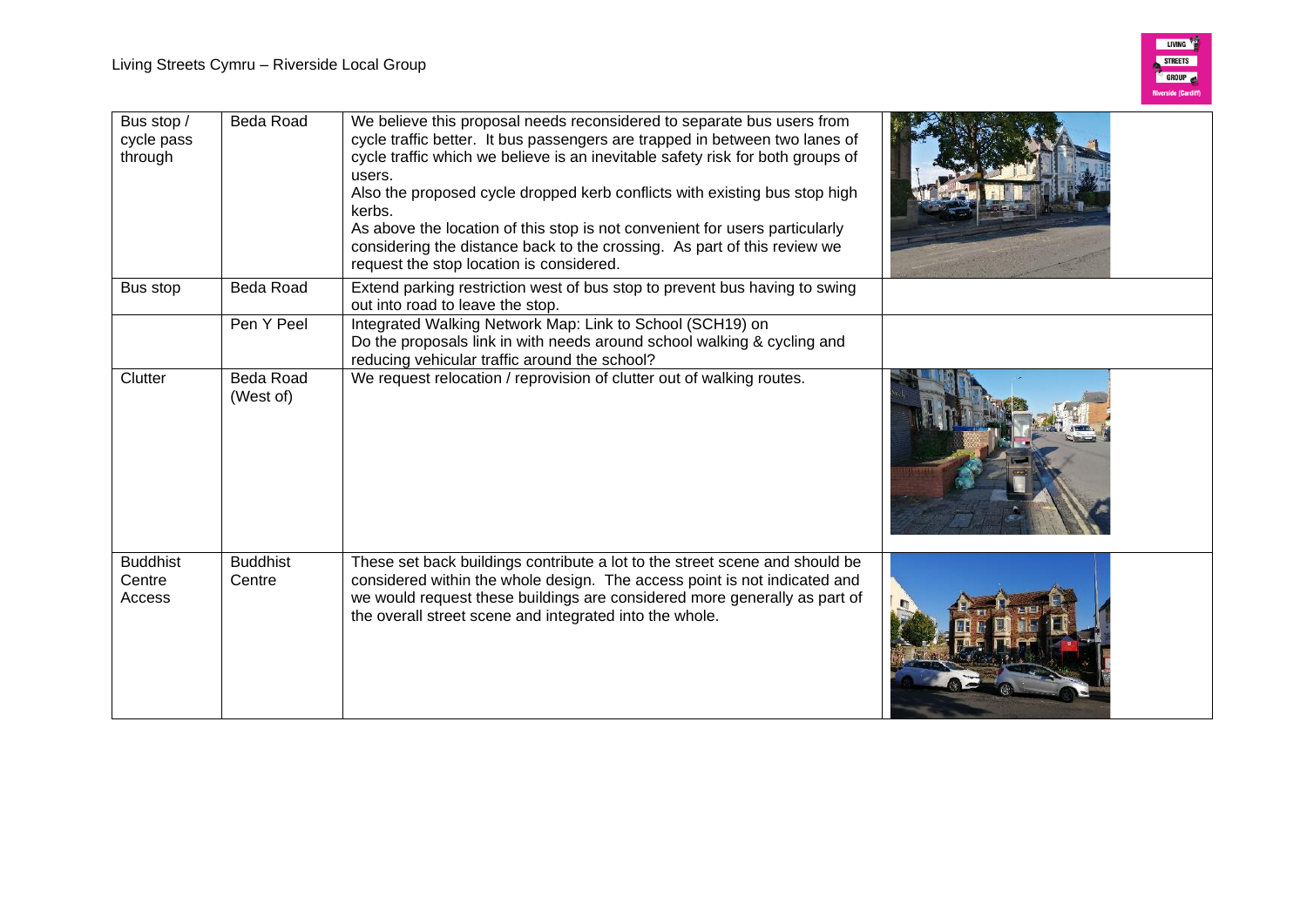

| Mile stone               | 240                        | We request heritage features such as this are retained and protected during<br>any works.                                                                                                                                                                                                                                                                                      | 159<br>ANDATI<br>PARISE<br>1835                               |
|--------------------------|----------------------------|--------------------------------------------------------------------------------------------------------------------------------------------------------------------------------------------------------------------------------------------------------------------------------------------------------------------------------------------------------------------------------|---------------------------------------------------------------|
| Filtered<br>permeability | Pen-Y-Peel<br>Road         | We request this road is considered for closure to vehicular traffic whilst<br>allowing walking and cycling access.                                                                                                                                                                                                                                                             |                                                               |
| Small urban<br>space     | Pen-Y-Peel<br>Road         | We request that the detailed design maximises space for walking whilst also<br>providing more space for active frontages and shop activity to spill out into<br>the street. This could be a highly attractive and active corner.                                                                                                                                               |                                                               |
| Zig Zags cut<br>short    | Crossing                   | The zig zags at the crossing are cut short to provide traffic parking. We<br>request the parking is omitted and this space given over to pavement.                                                                                                                                                                                                                             |                                                               |
| Extent of<br>works       | Glamorgan<br><b>Street</b> | Cutting the scheme off at the end of Glamorgan Street seems to<br>disadvantage the retail units along this side street and also this is an<br>important walking route if users are to be encouraged to use the car park<br>and walk to the shops. We would request that the detailed design is<br>extended in this one limited instance to include the length to the car park. |                                                               |
| Filtered<br>permeability | Glamorgan<br><b>Street</b> | An important cycling and walking route is down Glamorgan Street.<br>Currently this is inaccessible to bikes and we would request a filter is<br>installed at this location as part of the works.                                                                                                                                                                               | <b>Harvey Street Pay</b><br>and Display Car Park<br>Harvey St |
| Cycle stands             | Salem Chapel               | These are the only stands proposed, at the far extreme of the scheme and<br>this does not seem an optimal location.                                                                                                                                                                                                                                                            |                                                               |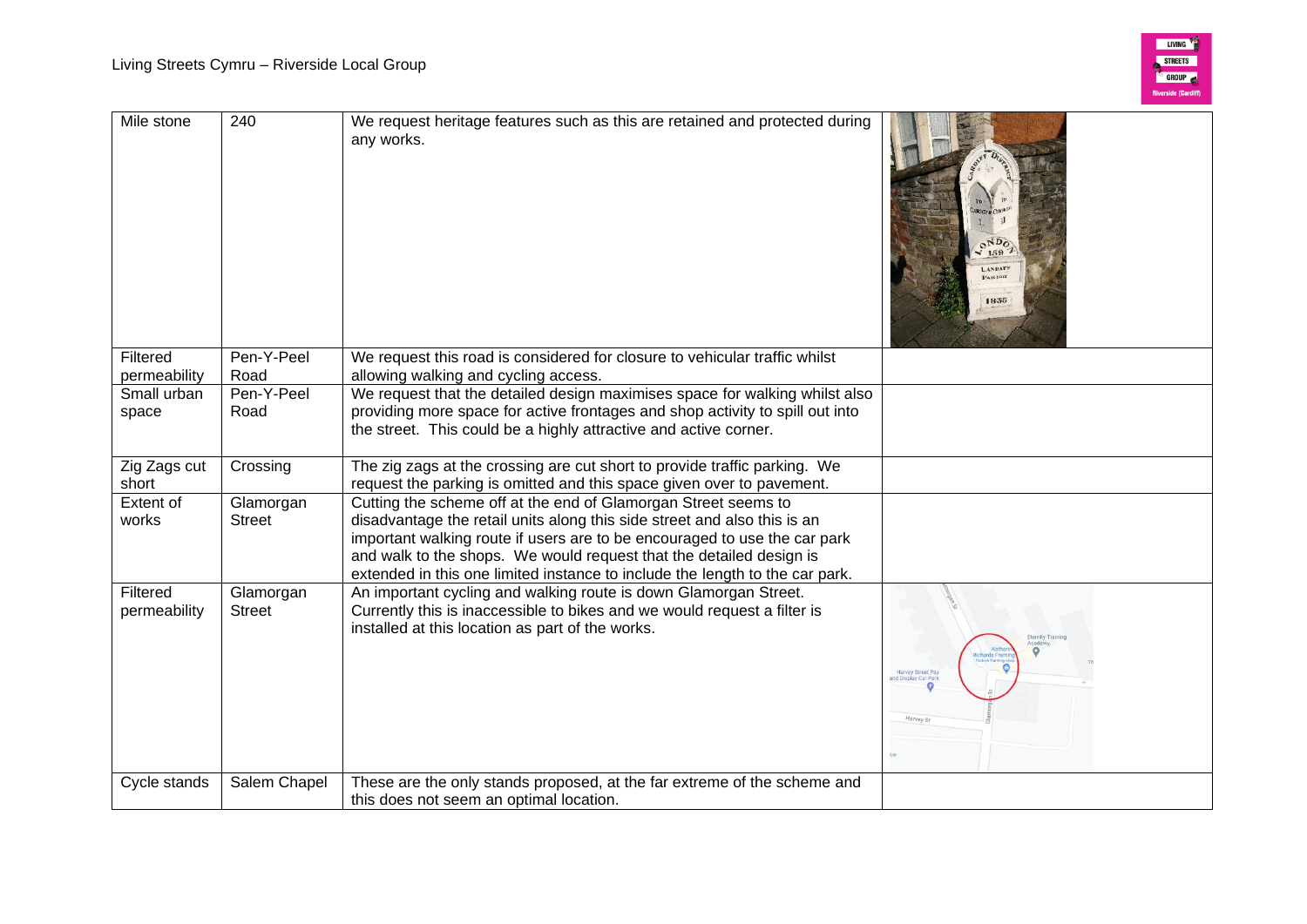

| Levels      | Salem Chapel | Opportunity to improve level access to the chapel.                                                                                                                                                                                                                                           |  |
|-------------|--------------|----------------------------------------------------------------------------------------------------------------------------------------------------------------------------------------------------------------------------------------------------------------------------------------------|--|
| Rain garden | Market Road  | We would welcome seeing the rain garden extended here and reviewed in<br>detail against the bus stopping point versus vehicles leaving Market Road to<br>turn East along Cowbridge Road East. This may benefit from being<br>straightened to reduce this apparent / potential conflict.      |  |
| East end    | Iceland      | Can the scheme extend along the front of Iceland? Whilst beyond the<br>scope of the scheme, extending the current proposal to meet with Library<br>Street which has previously had some upgrades to the street environment<br>would allow this to read as part of an overall cohesive whole. |  |
| East end    | Iceland      | If this were paving rather than tarmac would it better integrate where it<br>meets Library Street?                                                                                                                                                                                           |  |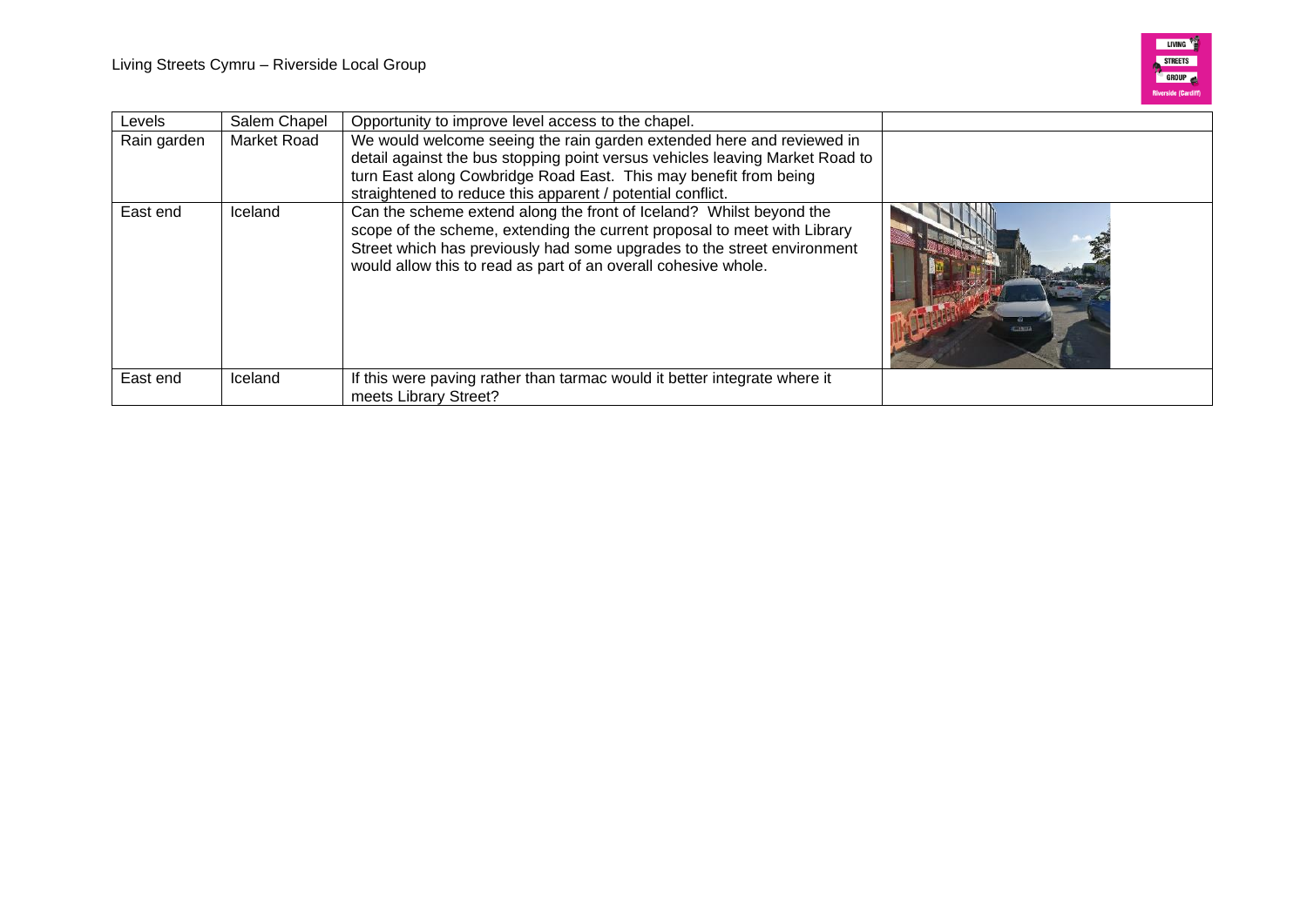#### **About us:**

Living Streets is the UK charity for everyday walking and we are Riverside (Cardiff) Living Streets Group.

We cover the entire Riverside ward in central Cardiff. Our area is in the heart of the capital – very urban but also very green. We want to make our ward an even better place for people to walk and cycle – we aim to make our streets less congested, cleaner and a more pleasant place to live, work and shop.

**LIVING STREETS** GROUP at

Here's what we will be focusing on:

- 1. Creating quiet, safe walking and cycling routes
- 2. Establishing a fairer approach to parking in the ward
- 3. Better provision of and access to public transport
- 4. Cleaner, safer routes to our local schools.

We want to support Cardiff Council and others to work towards a low traffic neighbourhood approach - less cars, more priority for people, cleaner air and happier residents.

#### **Key policy links:**

## **Cardiff:**

[Changing how we move around a growing city:](https://www.cardiff.gov.uk/ENG/resident/Parking-roads-and-travel/transport-policies-plans/transport-white-paper/Pages/default.aspx) states that all streets in the city should be healthy streets:

We will "Rolling out a 'streets for health' initiative across the city, to enable all streets to be reclaimed as public spaces and become healthy, green, safe, child friendly, to encourage walking and cycling, with high quality pedestrian crossings, biodiversity, planting and sustainable urban drainage systems (SUDS) and provide improved access for everyone, particularly those with restricted mobility." (Cardiff Council, 2020)

[Cardiff public sector Healthy Travel Charter:](https://www.healthytravel.wales/cardiff.html) Cardiff Council is a signatory to this Charter. Many users of the proposed facilities will be public sector workers and active travel infrastructure, on which this scheme has an impact, is key to achieving the charter outcomes.

## **Wales:**

[A healthier Wales:](https://www.futuregenerations.wales/a-healthier-wales/) Cardiff Council should support the communities it works with to redesign their streets to improve their health and well-being is stated as an action that public bodies can be undertaking to fulfil duties under the Wellbeing of Future Generations (Wales) Act. (Future Generations Commissioner for Wales, 2019)

These comments are complementary to national strategies in Wales including The Parliamentary Review of Health & Social Care in Wales (2018b) and an aim to "improve population health and wellbeing through a focus on prevention" and Welsh Government's subsequent policy, A Healthier Wales, with a vision of "a 'wellness' system, which aims to support and anticipate health needs, to prevent illness, and to reduce the impact of poor health" (Welsh Government, 2018a, p.4).